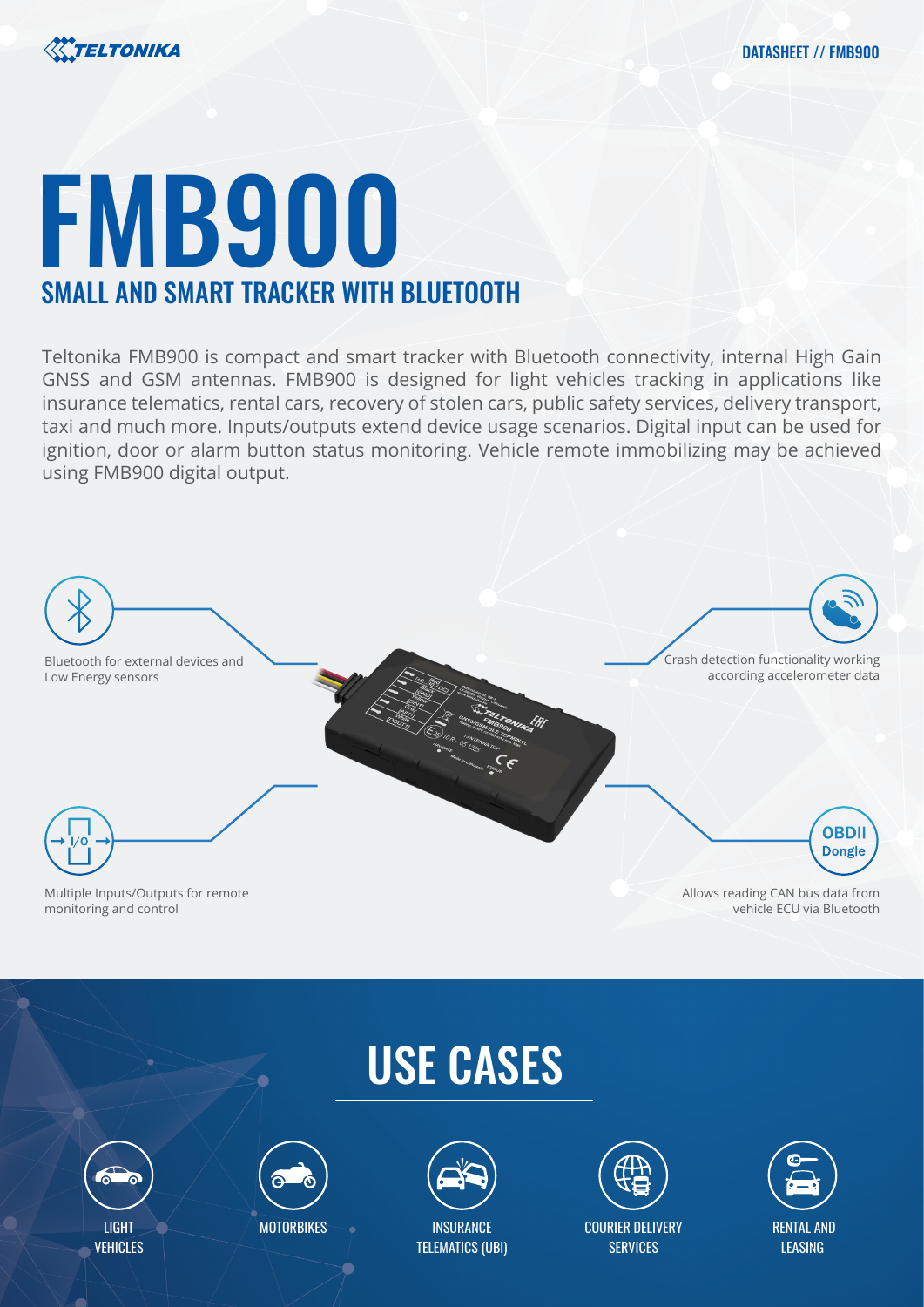



### **Module**

| Name                          | Teltonika TM2500                                                                                                  |
|-------------------------------|-------------------------------------------------------------------------------------------------------------------|
| Technology                    | GSM/GPRS/GNSS/BLUETOOTH                                                                                           |
| <b>GNSS</b>                   |                                                                                                                   |
| <b>GNSS</b>                   | GPS, GLONASS, GALILEO, BEIDOU, SBAS, QZSS, DGPS, AGPS                                                             |
| Receiver                      | 33 channel                                                                                                        |
| Tracking sensitivity          | $-165$ dBM                                                                                                        |
| Accuracy                      | $<$ 3 m                                                                                                           |
| Hot start                     | < 1 s                                                                                                             |
| Warm start                    | < 25 s                                                                                                            |
| Cold start                    | < 35 s                                                                                                            |
| <b>Cellular</b>               |                                                                                                                   |
| Technology                    | GSM                                                                                                               |
| 2G bands                      | Quad-band 850 / 900 / 1800 / 1900 MHz                                                                             |
| Data transfer                 | GPRS Multi-Slot Class 12 (up to 240 kbps), GPRS Mobile Station Class B                                            |
| Data support                  | SMS (text/data)                                                                                                   |
| <b>Power</b>                  |                                                                                                                   |
| Input voltage range           | 6 - 30 V DC with overvoltage protection                                                                           |
| <b>Bluetooth</b>              |                                                                                                                   |
| Specification                 | $4.0 + LE$                                                                                                        |
| Supported peripherals         | Temperature and Humidity sensor, Headset, OBDII dongle, Inateck Barcode Scanner,<br>Universal BLE sensors support |
| <b>Physical specification</b> |                                                                                                                   |
| <b>Dimensions</b>             | 79 x 43 x 12 mm (L x W x H)                                                                                       |
| Weight                        | 50g                                                                                                               |